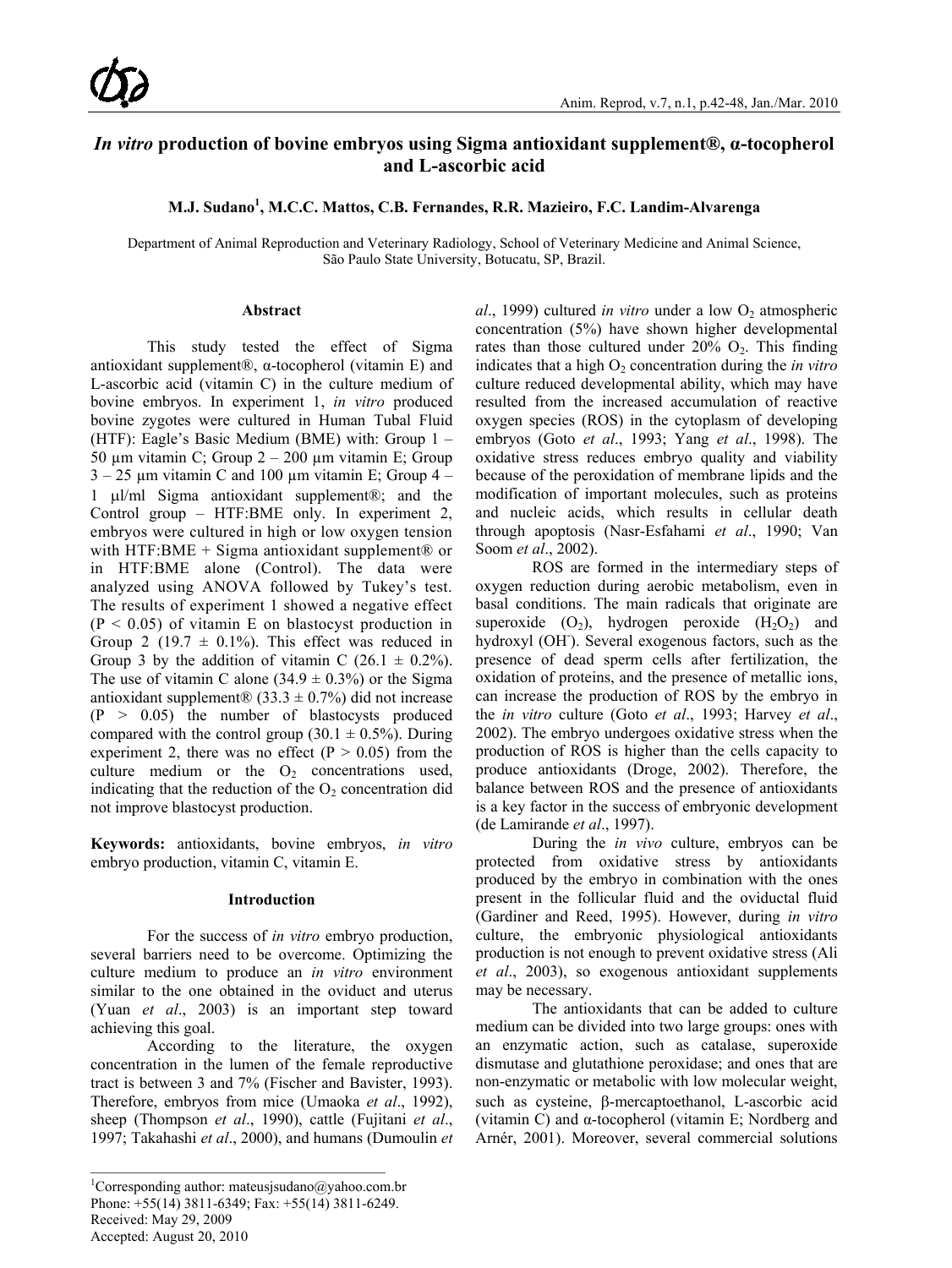composed of a mixture of those components can be found Vitamin E is a fat-soluble antioxidant vitamin that suppresses the peroxidation of membrane lipids (Chow, 1991; Guerin *et al*., 2001). The peroxidation of fatty acids is known to inhibit the function of cells and might induce cell death (Spiteller, 2001). In bovine embryos, the addition of vitamin E to the medium improved the developmental competence up to the blastocyst stage. Olson and Seidel (2000) suggested that the supplementation of the culture medium with vitamin E increased bovine embryo development and blastocyst formation due to the inhibition of NADPH oxidase, protecting cell membranes.

Alternatively, ascorbic acid is a water-soluble vitamin that has been considered the most important antioxidant in extracellular fluids (Buettner, 1993; Rose and Bode, 1993). Vitamin C antioxidant effect protects DNA from exogenous oxidation (Fraga *et al*., 1991). In physiologic concentrations (0.3 µm), vitamin C can reduce embryo oxidative stress by inducing the synthesis of hypotaurine and taurine in the rabbit oviduct (Guerin *et al*., 1995, 2001). Adding vitamin C into the culture medium prevents apoptosis in rat and mouse follicles and also improves blastocyst production in mice (Tilly and Tilly, 1995; Eppig *et al*., 2000). Vitamin C acts synergistically with vitamin E under some conditions by regenerating tocopherol from tocopheroxyl radicals, the products of tocopherol and free radical interactions [\(Chow,](http://www.sciencedirect.com/science?_ob=ArticleURL&_udi=B6T43-4KGG1PR-2&_user=972052&_coverDate=07%2F31%2F2007&_rdoc=1&_fmt=full&_orig=search&_cdi=4963&_sort=d&_docanchor=&view=c&_acct=C000049647&_version=1&_urlVersion=0&_userid=972052&md5=05a624be9d1b575f04d2f23070db442a#bib4) 1991).

Considering these results, this experiment hypothesizes that the addition of Vitamin C, Vitamin E or the commercial antioxidant from Sigma® would have a beneficial effect on the number of bovine blastocysts produced in a concentration of  $5\%$  CO<sub>2</sub> in air atmosphere  $(-20\%$  O<sub>2</sub>). It also hypothesizes that, independent of the presence of antioxidants, blastocyst production would be higher in an atmosphere with  $5\%$  O<sub>2</sub>.

### **Materials and Methods**

The present research used 1,510 oocytes divided between 2 experiments. A total of 661 oocytes were used in experiment 1, and 981 oocytes were used in experiment 2. In both experiments, five replicates were performed. Unless otherwise specified, all drugs used were from Sigma (Sigma-Aldrich Corp., St. Louis, MO).

### *Oocyte collection*

Bovine (*Bos taurus indicus*) ovaries were collected at a local slaughterhouse and transported to the laboratory in physiological saline supplemented with 100 U/ml penicillin G at approximately 30-35°C within 2 hours of collection. Cumulus-oocyte complexes (COCs) from follicles with 2-8 mm in diameter were aspirated using an 18-gauge needle attached to a 10 ml disposable syringe. Only oocytes with homogeneous cytoplasm and at least three layers of compact cumulus

cells were used.

### *Oocyte maturation*

The selected oocytes (25 - 30) were matured *in*  vitro at 38.5°C in four-well dishes containing 400 µl of maturation medium covered with mineral oil. The maturation medium was composed of TCM-199 with Earle's salt and L-glutamine (Gibco 31.100; Grand Island, NY, USA) supplemented with 10% fetal calf serum (FCS), 2.2 mg/ml sodium pyruvate, 1 mg/ml 17β estradiol, 50 µg/ml hCG (Profasi®- 5.000 IU, Serono, Barueri, Brazil.), 1 µg/ml FSH (Foltropin-V<sup>®</sup>, Vetrepharm, Ontario, Canada), and 75 µg/ml gentamicin were added to the wells, and the dishes were placed in an air incubator containing a concentration of  $5\%$  CO<sub>2</sub> for 22 to 24 h. At the end of the maturation period, the oocytes were transferred to fertilization drops, and the maturation plate was kept in the incubator for further use during culture.

# *In vitro fertilization* (IVF)

Oocytes were fertilized with a single semen batch from the same bull. Sperm cells were selected by swim up, and the final concentration was adjusted to  $1x10<sup>6</sup>$  spermatozoa/ml. Fertilization was performed within 18 h in a 90 µl drop of Human Tubal Fluid (HTF - Irvine Scientific, Santa Ana, USA) that was supplemented with 0.5% BSA, 2.2 mg/ml sodium pyruvate, 0.5 mg/ml caffeine and 75 µg/ml gentamicin.

# *Embryo culture*

The presumptive zygotes were denuded and transferred to culture dishes. Basic culture medium (BCM) was composed of HTF:BME (Human Tubal Fluid:Eagle's Basic Medium - 1:1) supplemented with 0.6% BSA, 10% FCS, 0.01% myoinositol and 75 µg/ml gentamicin.

# *Experiment 1*

The same four-well dishes used during maturation were double-washed with BCM before receiving the zygotes in groups of 20 to 25 per 400 µl of culture medium covered with mineral oil. Five experimental groups were tested:

Group 1:  $BCM + 50 \mu m$  of vitamin C (L-ascorbic acid);

Group 2:  $BCM + 200 \mu m$  of vitamin E (α-tocopherol);

Group 3:  $BCM + 25 \mu m$  vitamin C and 100  $\mu$ m Vitamin E – association in order to maximize the antioxidant activity and a reduced vitamin concentration to avoid an eventual embryotoxic effect of the simultaneous supplementation (Donnelly *et al*., 1999; Wang *et al*., 2002);

Group 4:  $BCM + 1$  µl/ml Sigma antioxidant supplement<sup>®</sup> (Sigma, A-1345);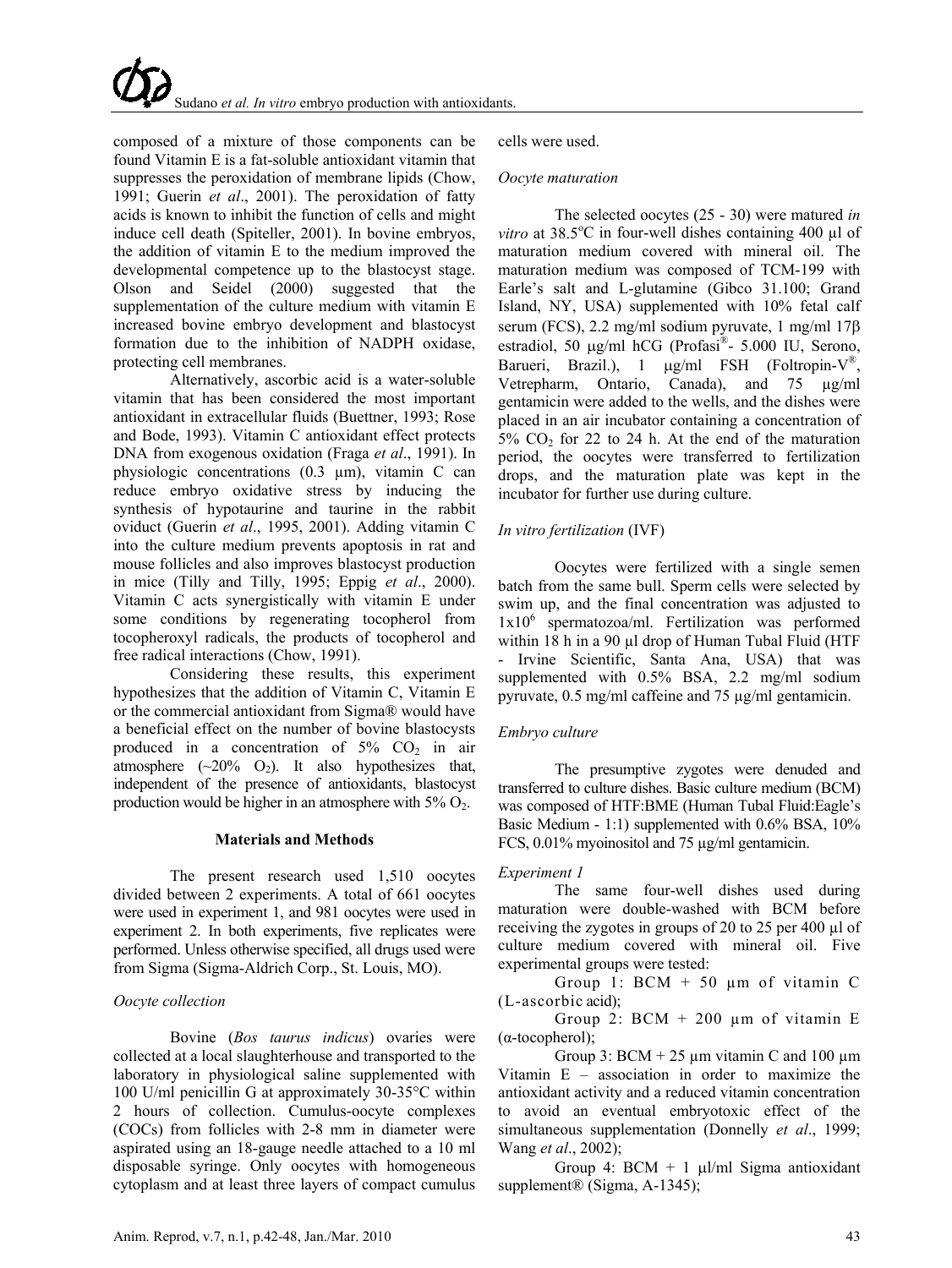# Control group: only BCM.

Embryos were cultured for 7 days at  $38.5^{\circ}$ C with a concentration of 5% CO<sub>2</sub> in air  $(\sim 20\% \text{ of O}_2)$  and 100% humidity.

# *Experiment 2*

In experiment 2, the addition of Sigma antioxidant supplement® was tested under two different oxygen concentrations (5 and  $\sim$ 20%).

Group Air:  $BCM + 1$  ul/ml Sigma antioxidant supplement® under an atmosphere of  $5\%$  CO<sub>2</sub> in air  $({\sim}20\% \text{ O}_2);$ 

Group  $5\%$  O<sub>2</sub>: BCM + 1  $\mu$ l/ml Sigma antioxidant supplement® under a 5%  $CO<sub>2</sub>$ , 5%  $O<sub>2</sub>$  and  $90\% N_2$ ;

Control group Air: BCM under an atmosphere of 5% CO<sub>2</sub> in air  $(\sim 20\% \text{ O}_2)$ ;

Control group 5%  $O_2$ : BCM under a 5%  $CO_2$ , 5%  $O_2$  and 90%  $N_2$ .

For 7 days, all of the embryos were kept in four-well dishes in groups of 20 to 25 per 400 µl of culture medium covered with mineral oil. The feeding (partial change in medium) and cleavage analysis were performed on Day 3, and blastocyst formation was checked on Day 7.

# *Statistical analyses*

In both experiments, the percentage of cleavage and blastocyst formation was calculated from the total

number of oocytes selected for maturation.

For statistical analysis, the percentage data were transformed using arcsine (arcsin  $\sqrt{y}/100$ transformation) and analyzed by ANOVA followed by Tukey's test. The untransformed data are presented in Tables 1 and 2. In both experiments, 5% was used as the significant level ( $P < 0.05$ ). All tests were performed with a GraphPad InStat 3.05 statistical software package (Graph Pad Software Inc., San Diego, CA).

### **Results**

The results of experiment 1 showed that the utilization of Vitamin C, Vitamin E and Sigma antioxidant supplement® did not increase ( $P > 0.05$ ) the cleavage rate of bovine oocytes in comparison with the control group (Table 1). However, the addition of vitamin E alone (Group 2) or in combination with vitamin C (Group 3) was detrimental  $(P < 0.05)$  to embryo development until the blastocyst stage in comparison to either the use of Vitamin C alone (Group 1) or the use of Sigma antioxidant supplement® (Group 4). Nevertheless, the results of Group 1 and 4 were not significantly different ( $P > 0.05$ ) from the ones observed in the control group (Table 1).

In experiment 2, the results showed that, independent of the  $O_2$  concentration in the atmosphere during culture, the addition of antioxidants did not improve  $(P > 0.05)$  the cleavage rate and blastocyst formation (Table 2).

Table 1. (Mean (± s.d.) cleavage and blastocyst formation obtained using different antioxidants in the culture media of bovine embryos. Experiment 1.

| Group   | Antioxidant                            | $N^{\circ}$ oocytes | % cleavage     | % blastocyst           |
|---------|----------------------------------------|---------------------|----------------|------------------------|
|         | $50 \mu m$ Vit. C                      | 125                 | $72.0 \pm 0.9$ | $34.9 \pm 0.3^{\circ}$ |
|         | $200 \mu m$ Vit. E                     | 131                 | $60.4 \pm 0.8$ | $19.7 \pm 0.1^{\circ}$ |
|         | 25 $\mu$ m Vit. C + 100 $\mu$ m Vit. E | 134                 | $72.9 \pm 0.1$ | $26.1 \pm 0.2^{b,c}$   |
|         | 1 µl/ml Sigma antioxidant $\circledR$  | 134                 | $74.8 \pm 0.7$ | $33.3 \pm 0.7^{\circ}$ |
| Control | -                                      | 139                 | $73.7 \pm 0.8$ | $30.1 \pm 0.5^{a,b}$   |

a,bValues with uncommon superscript differ  $P < 0.05$ . Cleavage was analyzed on Day 3 and blastocyst formation on Day 7 of culture.

Table 2. Mean (+ s.d.) cleavage rate and blastocyst formation observed on Day 3 and Day 7 of culture in atmospheres with different  $O<sub>2</sub>$  concentrations. Experiment 2.

| Group                          | Sigma<br>antioxidant® | $O2$ concentration | $\mathrm{N}^\circ$<br>oocytes | % cleavage     | % blastocyst   |
|--------------------------------|-----------------------|--------------------|-------------------------------|----------------|----------------|
| Air                            | $\mu$ l/ml            | $\sim$ 20%         | 234                           | $74.8 \pm 0.7$ | $33.3 \pm 0.7$ |
| $5\%$ O <sub>2</sub>           | ul/ml                 | 5%                 | 275                           | $72.0 \pm 0.9$ | $35.2 \pm 0.2$ |
| Control air <sup>†</sup>       | -                     | $\sim 20\%$        | 220                           | $66.8 \pm 0.9$ | $29.3 \pm 0.5$ |
| Control $5\%O_2$ <sup>††</sup> | $\qquad \qquad$       | $5\%$              | 252                           | $69.8 \pm 0.2$ | $29.0 \pm 0.5$ |

Values in the same column did not differ (P > 0.05). <sup>†</sup>Atmosphere: 5% CO<sub>2</sub> in air (~20% O<sub>2</sub>). <sup>††</sup>Atmosphere: 5%  $CO_2$ , 5%  $O_2$  and 90%  $N_2$ .

# **Discussion**

Oocytes and embryos produce endogenous ROS by various enzymatic actions during the metabolic process (Riley and Behrman, 1991; Gardner and Lane,

2002; Harvey *et al*., 2002). ROS participate in various cell processes, especially in tissue remodeling, hormone signaling, steroidogenesis and germ cell function at a physiological level. However, when the critical level is overwhelmed, ROS may modify normal cell functions,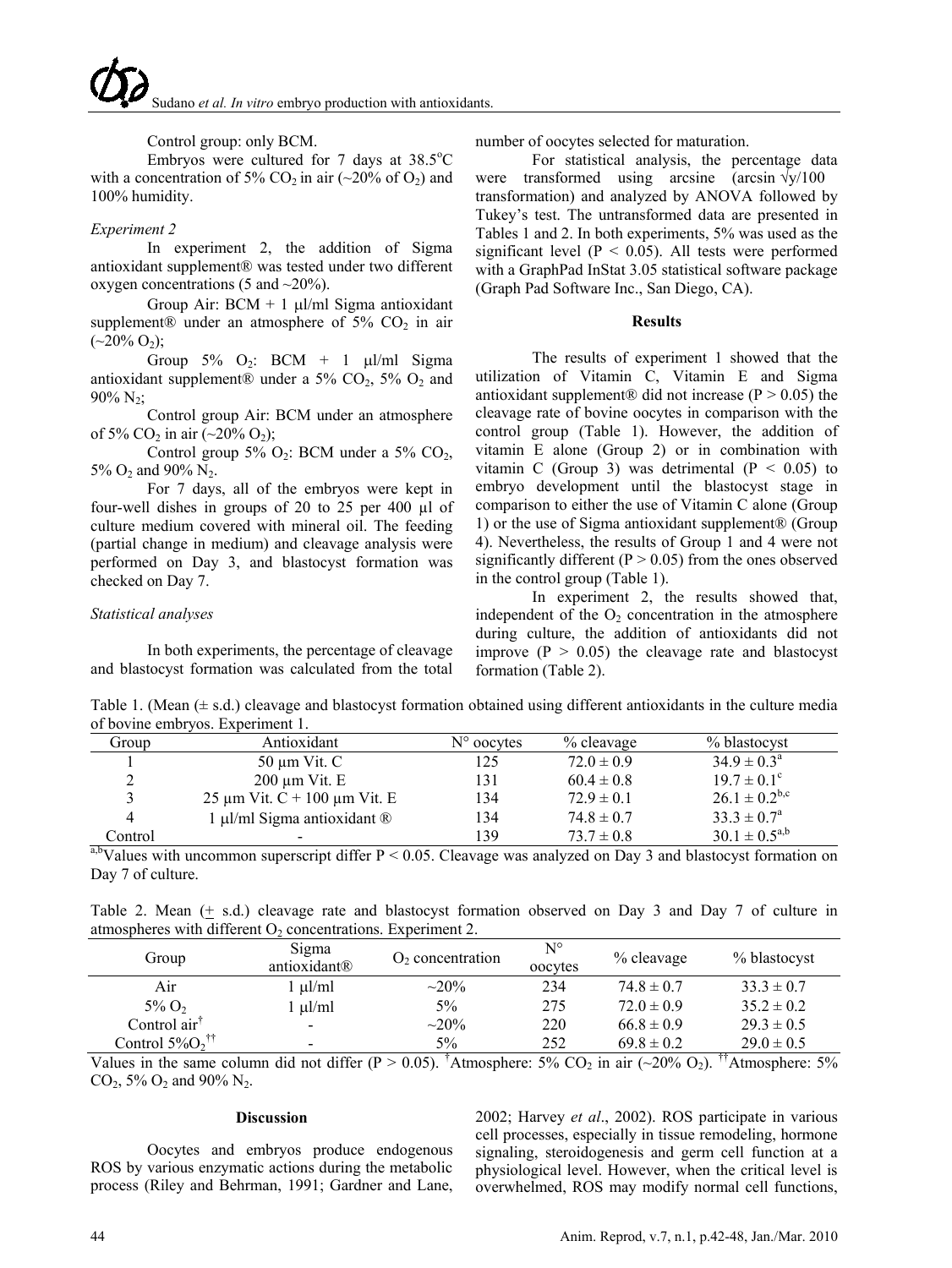endanger cell survival, or both (Droge, 2002). Therefore, ROS must be inactivated continuously in order to maintain only the small amount necessary to maintain normal cell functions.

The present study was undertaken to evaluate the effect of antioxidant supplements included in the *in vitro* fertilized bovine embryo culture medium to improve embryo development and its quality. Two wellknown antioxidants, vitamin E and vitamin C were tested alone or in combination, together with a commercial solution from Sigma.

The results of experiment 1 demonstrate that, although the antioxidants tested did not influence the percentage of cleavage embryos, the use of vitamin E significantly reduced the number of blastocysts produced in comparison with the medium containing vitamin C and Sigma antioxidant supplement® (Table 1). This result diverges from those obtained by Olson and Seidel (2000), who demonstrated that culture medium supplemented with 100 µm of vitamin E increased bovine blastocyst production. Also, Kitagawa *et al*. (2004) report that culture medium supplemented with 100  $\mu$ m of vitamin E increased porcine embryo development and cell number. In contrast, the controversial results of Wang *et al*. (2002) report that 400 μM of α-tocopherol induced a dose-dependent decrease in mouse blastocyst development and blastocyst cell number. In the present study, a concentration of 200 μM of vitamin E was used, and while appropriate for mouse embryos, this concentration may have been too high for bovine embryos. In fact, when vitamin E was used in association with vitamin C, the dose used was 100 μM, and this concentration resulted in blastocyst formation rates similar to the ones obtained in the control group (Table 1). However, it is not clear if this improvement in embryo production resulted from the low concentration of vitamin E or from the addition of vitamin C. A synergic effect from the combination of vitamins cannot be ignored, since the functional interrelation between α-tocopherol and micronutrients, notably L-ascorbic acid, has long been recognized (Chow, 1991).

Debate about ascorbic acid embryotrophic effects surrounds its use as a supplement in *in vitro* maturation (IVM) and *in vitro* culture mediums. Tatemoto *et al.* (2001) used 250 μM L-ascorbic acids during the IVM of porcine oocytes and reported that it did not improve the developmental competence of porcine embryos after IVF. However, Wang *et al*. (2002) reported that adding vitamin C to an embryo culture medium significantly affected embryo development in a dose-dependent manner. The present study demonstrates that supplementing 50 μM of Lascorbic acid in embryo culture medium as a single supplement improved embryo development in comparison to vitamin E alone (Table 1). Similar results were obtained when the Sigma antioxidant supplement was used. Although the numeric results obtained using

those antioxidants were superior, the blastocyst formation rate was not different from the control group (Table 1). This finding may be a result of the culture system used. In experiment 1, the embryos were cultured in the presence of granulosa cells attached to the culture plate during maturation (Co-culture). It is well established that the presence of granulosa cells helps with the removal of toxic substances present in the culture medium (Fujitani *et al*., 1997), which reduces oxidative stress (Fatehi *et al*., 2005). Also, the presence of FCS and the high amino acid concentration in the BME solution may have a beneficial synergic effect on the co-culture with granulosa cells.

Another important point is the timing of the addition of antioxidants during culture. Hossein *et al*. (2007) reported that the embryotrophic effects of vitamin E and vitamin C on porcine embryos vary according to the timing of the supplements addition. The supplementation of culture medium with 100 μM of vitamin E within the first 48 h of the culture was beneficial for embryo development. However, when vitamin C was used, two supplementations of 100 μM (at 0 and 96 h of culture) were needed to produce the same effect. In experiment 1, all of the antioxidants were supplemented at 0 h of culture, and no medium change was performed. Even in that condition, a benefit from the addition of vitamin C and Sigma antioxidant supplement was observed, and this effect may be increased if the supplementation was performed twice during culture.

Although several authors suggest that a high  $O<sub>2</sub>$ tension during culture is detrimental to embryo development due to high oxidative stress (Goto *et al*., 1993; Kitagawa *et al*., 2004; Dalvit *et al*., 2005), the results of experiment 2 showed no benefit in the use of Sigma antioxidant supplement® independently of the O2 concentration during culture. Moreover, no differences were observed in the blastocyst production when culture was performed under an atmosphere of 5%  $O<sub>2</sub>$  in comparison with  $\sim$ 20%.

Currently, most culture systems that produce bovine embryos *in vitro* use SOFaa in atmosphere with 5% O2 (Hashimoto *et al*., 2000; Van Soom *et al*., 2002; Ali *et al*., 2003; Luciano *et al*., 2005). This system eliminated the necessity of co-culture, but it increased the time during which the embryos are exposed to a potential oxidative stress (Holm *et al*., 1999). In experiment 2, a similar system was used, but the medium was changed to a mixture of HTF and BME. It was expected that the absence of cumulus cells and the elevated  $O_2$  concentration when embryos were cultured in 5%  $CO<sub>2</sub>$  in air (~20%  $O<sub>2</sub>$ ) would be detrimental to embryo development and that the addition of antioxidants would minimize this effect. However, the blastocyst production rate was similar among all of the groups (Table 2). Similar results were reported by Khurana and Niemann (2000) and by Correa *et al*. (2008), who found no differences in embryo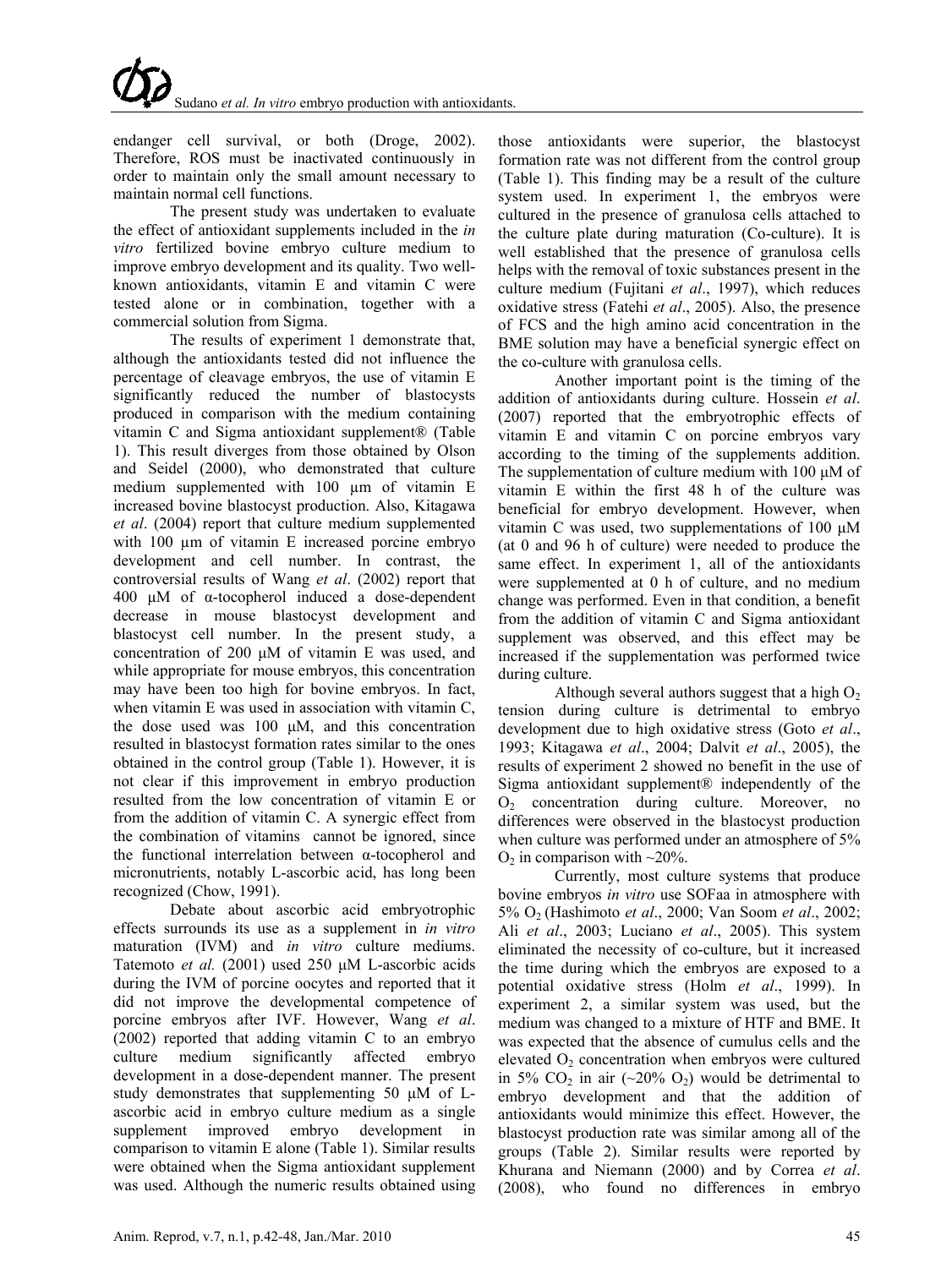development when culture was performed at 5 or  $\sim$ 20%  $O<sub>2</sub>$ . These results may be linked with a low ROS generation in the conditions of the present experiment, in association with the possible activation of embryonic defense mechanisms. Correa *et al*. (2008) studied the expression of several genes in bovine embryos exposed to different concentration of  $O<sub>2</sub>$  during culture and observed a higher expression of the gene Mn-SOD (Manganese-superoxide dismutase) together with a tendency toward an increase in the expression of the gene GPX (glutathione peroxidase) when high  $O<sub>2</sub>$ concentrations were used. Although this gene expression pattern was expected to happen in response to a high production of ROS, the oxidative stress was not high enough to affect blastocyst production. A similar situation may be happening in experiment 2. However, it was not possible to estimate the amount of oxidative stress during culture because the concentration of ROS in the system was not measured.

This great deal of variation in the results of antioxidant supplementation and  $O_2$  atmospheric tension in the *in vitro* production of embryos present in this work and in the literature are in agreement with discrepancies regarding the requirements of reactive oxygen species or lipid peroxides in the IVF process. Reactive oxygen species and lipid peroxidation exert a detrimental effect during *in vitro* fertilization and early embryo development (Nasr-Esfahami *et al*., 1990; Spiteller, 2001; Droge, 2002; Van Soom *et al*., 2002; Ali *et al*., 2003). However, some authors observed beneficial effects due to ROS. In human, lipid peroxidation increased the ability of spermatozoa to bind to both homologous and heterologous zona pellucida (Aitken *et al*., 1989). In mouse spermatozoa, a mild peroxidative condition improved the fertilizing potential of spermatozoa by increasing their binding capacity to zona pellucida (Kodama *et al*., 1996). Human spermatozoa need superoxide anion generation for the development of hyperactivation and capacitation (de Lamirande and Gagnon, 1995). Hydrogen peroxide plays a major role during hamster sperm capacitation, possibly in membrane reorganization to produce acrosomal reaction (Bize *et al*., 1991). In bovine, the use of α-tocopherol and acid ascorbic impaired the *in vitro* fertilization process (Dalvit *et al*., 1998).

In conclusion, the results of both experiments indicated that vitamin C and the Sigma antioxidant supplement<sup>®</sup> did not affect bovine embryo production. However, the addition of vitamin E in the culture medium was deleterious to the embryo development. Moreover, the reduction of  $O<sub>2</sub>$  concentration did not improve the number of blastocysts obtained.

### **Acknowledgments**

The State of São Paulo Research Foundation (FAPESP) for the financial support.

# **References**

**Aitken RJ, Clarkson JS, Fishel S**. 1989. Generation of reactive oxygen species, lipid peroxidation and human sperm function. *Biol Reprod*, 40:183-197.

**Ali AA, Bilodeau JF, Sirard MA**. 2003. An antioxidant requirement for bovine oocytes varies during *in vitro* maturation, fertilization and development. *Theriogenology*, 59:939-949.

**Bize I, Santander G, Cabello P, Driscoll D, Sharpe C**. 1991. Hydrogen peroxide is involved in hamster sperm capacitation *in vitro*. *Biol Reprod*, 44:398-403.

**Buettner GR**. 1993. The pecking order of free radicals and antioxidants: lipid peroxidation, α-tocopherol, and ascorbate. *Arch Biochem Biophys*, 300:535-543.

**Chow CK**. 1991. Vitamin E and oxidative stress. *Free Radic Biol Med*, 11:215-232.

**Correa GA, Rumpf R, Mundim TCD, Franco MM, Dode MAN**. 2008. Oxygen tension during *in vitro* culture of bovine embryos: effect in production and expression of genes related to oxidative stress. *Anim Reprod Sci*, 104:132-142.

**Dalvit GC, Cetica PD, Beconi MT**. 1998. Effect of αtocopherol and ascorbic acid on bovine *in vitro* fertilization. *Theriogenology*, 49:619-627.

**Dalvit GC, Cetica PD, Pintos LN, Beconi MT**. 2005. Reactive oxygen species in bovine embryo *in vitro* production. *Biocell*, 29:209-212.

**de Lamirande E, Gagnon C**. 1995. Capacitationassociated production of superoxide anion by human spermatozoa. *Free Radical Biol Med*, 18:487-495.

**de Lamirande E, Jiang H, Zini A, Kodama H, Gagnon C**. 1997. Reactive oxygen species and sperm physiology. *Rev Reprod*, 2:48-54.

**Donnelly ET, Mclure N, Lewis SE**. 1999. Effect of ascorbate and alpha-tocopherol supplementation *in vitro* on DNA integrity and hydrogen peroxide-induced DNA damage in human spermatozoa. *Mutagenesis*, 14:505- 512.

**Droge W**. 2002. Free radicals in the physiological control of cell function. *Physiol Rev*, 82:47-95.

**Dumoulin JCM, Meijers CJ, Bras M, Coonen E, Geraedts JP, Evers JL**. 1999. Effect of oxygen concentration on human *in vitro* fertilization and embryo culture. *Hum Reprod*, 14:465-469.

**Eppig JJ, Hosoe M, O'Brien MJ, Pendola FM, Requena A, Watanabe S**. 2000. Conditions that affect acquisition of developmental competence by mouse oocytes *in vitro*: FSH, insulin, glucose and ascorbic acid. *Mol Cell Endocrinol*, 163:109-116.

**Fatehi AN, Roelen BA, Colenbrander B, Schoevers EJ, Gadella BM, Beverst MM, Van Den Hurk R**. 2005. Presence of cumulus cells during *in vitro* fertilization protects the bovine oocyte against oxidative stress and improves first cleavage but does not affect further development. *Zygote*, 13:177-185.

**Fischer B, Bavister BD**. 1993. Oxygen tension in the oviduct and uterus of rhesus monkeys, hamsters and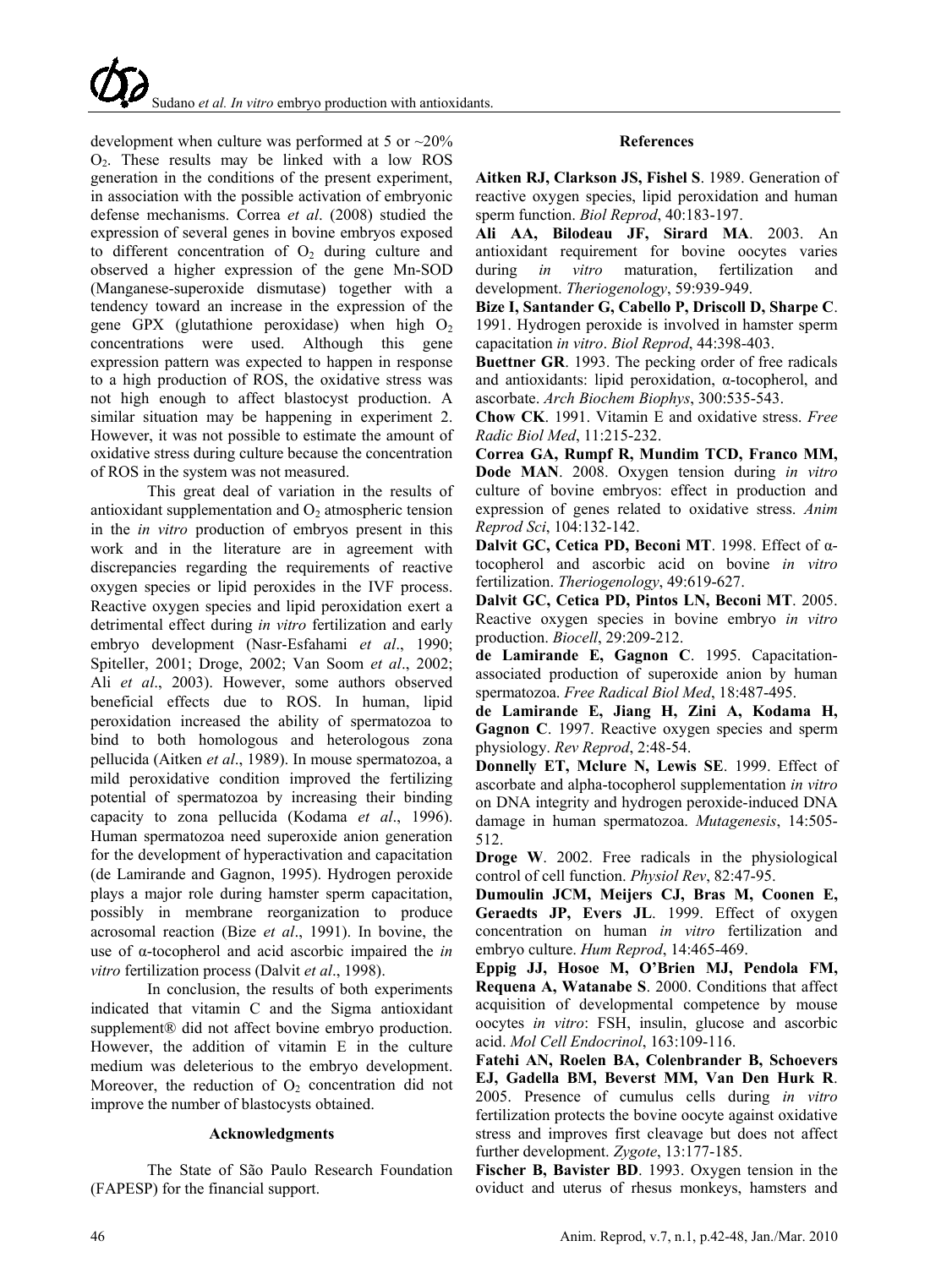# rabbits. *J Reprod Fertil*, 99:673-679.

**Fraga CG, Motchnik PA, Shigenaga MK, Helbock HJ, Jacob RA, Ames BN**. 1991. Ascorbic acid protests against endogenous oxidative DNA damage in human sperm. *Proc Natl Acad Sci USA*, 88:11003-11006.

**Fujitani Y, Kasai K, Ohtani S, Nishimura K, Yamada M, Utsumi K**. 1997. Effect of oxygen concentration and free radicals on *in vitro* development of *in vitro*-produced bovine embryos. *J Anim Sci*, 75:483-489.

**Gardiner DK, Reed DJ**. 1995. Synthesis of glutathione in the preimplantation mouse embryo. *Arch Biochem Biophys*, 318:30-36.

**Gardner DK, Lane M**. 2002. Development of viable mammalian embryos *in vitro*: evolution of sequential media. *In*: Cibelli J, Lanza RP, Campbell KHS, West MD (Ed). *Principles of Cloning*. New York, NY: Academic Press. pp. 187-208.

**Goto K, Noda Y, Mori T, Nakano M**. 1993. Increased generation of reactive oxygen species in embryos cultured *in vitro*. *Free Radicals Biol Med*, 15:69-75.

**Guerin P, Guillard J, Ménézo Y**. 1995. Hypotaurine in spermatozoa and genital secretions and its production by oviduct epithelial cells *in vitro*. *Hum Reprod*, 10:866-872.

**Guerin P, El Mouatassim S, Ménézo Y**. 2001. Oxidative stress and protection against reactive oxygen species in the pre-implantation embryo and its surroundings. *Hum Reprod Update*, 7:75-89.

**Harvey AJ, Kind KL, Thompson JG**. 2002. Redox regulation of early embryo development. *Reproduction*, 123:479-486.

**Hashimoto S, Minami N, Takakura R, Yamada M, Imai H, Kashima N**. 2000. Low oxygen tension during *in vitro* maturation is beneficial for supporting the subsequent development of bovine cumulus-oocyte complexes. *Mol Reprod Dev*, 57:353-360.

**Holm P, Booth PJ, Schmidt MH, Greve T, Callesen H**. 1999. High bovine blastocyst development in a static *in vitro* production system using SOFaa medium supplemented with sodium citrate and myo-inositol with or without serum proteins, *Theriogenology*, 52:683-700.

**Hossei[na](http://www.sciencedirect.com/science?_ob=ArticleURL&_udi=B6T43-4KGG1PR-2&_user=972052&_coverDate=07%2F31%2F2007&_rdoc=12&_fmt=high&_orig=browse&_srch=doc-info(%23toc%234963%232007%23998999998%23651238%23FLA%23display%23Volume)&_cdi=4963&_sort=d&_docanchor=&_ct=23&_acct=C000049647&_version=1&_urlVersion=0&_userid=972052&md5=af322dc25dd3d752336234c022c1dfc1#implicit0) MS, Hashe[ma](http://www.sciencedirect.com/science?_ob=ArticleURL&_udi=B6T43-4KGG1PR-2&_user=972052&_coverDate=07%2F31%2F2007&_rdoc=12&_fmt=high&_orig=browse&_srch=doc-info(%23toc%234963%232007%23998999998%23651238%23FLA%23display%23Volume)&_cdi=4963&_sort=d&_docanchor=&_ct=23&_acct=C000049647&_version=1&_urlVersion=0&_userid=972052&md5=af322dc25dd3d752336234c022c1dfc1#implicit0) A, Jeon[ga](http://www.sciencedirect.com/science?_ob=ArticleURL&_udi=B6T43-4KGG1PR-2&_user=972052&_coverDate=07%2F31%2F2007&_rdoc=12&_fmt=high&_orig=browse&_srch=doc-info(%23toc%234963%232007%23998999998%23651238%23FLA%23display%23Volume)&_cdi=4963&_sort=d&_docanchor=&_ct=23&_acct=C000049647&_version=1&_urlVersion=0&_userid=972052&md5=af322dc25dd3d752336234c022c1dfc1#implicit0) YW, Le[ea](http://www.sciencedirect.com/science?_ob=ArticleURL&_udi=B6T43-4KGG1PR-2&_user=972052&_coverDate=07%2F31%2F2007&_rdoc=12&_fmt=high&_orig=browse&_srch=doc-info(%23toc%234963%232007%23998999998%23651238%23FLA%23display%23Volume)&_cdi=4963&_sort=d&_docanchor=&_ct=23&_acct=C000049647&_version=1&_urlVersion=0&_userid=972052&md5=af322dc25dd3d752336234c022c1dfc1#implicit0) MS, Ki[ma](http://www.sciencedirect.com/science?_ob=ArticleURL&_udi=B6T43-4KGG1PR-2&_user=972052&_coverDate=07%2F31%2F2007&_rdoc=12&_fmt=high&_orig=browse&_srch=doc-info(%23toc%234963%232007%23998999998%23651238%23FLA%23display%23Volume)&_cdi=4963&_sort=d&_docanchor=&_ct=23&_acct=C000049647&_version=1&_urlVersion=0&_userid=972052&md5=af322dc25dd3d752336234c022c1dfc1#implicit0) S, Ki[ma](http://www.sciencedirect.com/science?_ob=ArticleURL&_udi=B6T43-4KGG1PR-2&_user=972052&_coverDate=07%2F31%2F2007&_rdoc=12&_fmt=high&_orig=browse&_srch=doc-info(%23toc%234963%232007%23998999998%23651238%23FLA%23display%23Volume)&_cdi=4963&_sort=d&_docanchor=&_ct=23&_acct=C000049647&_version=1&_urlVersion=0&_userid=972052&md5=af322dc25dd3d752336234c022c1dfc1#implicit0) JH, Ko[oa](http://www.sciencedirect.com/science?_ob=ArticleURL&_udi=B6T43-4KGG1PR-2&_user=972052&_coverDate=07%2F31%2F2007&_rdoc=12&_fmt=high&_orig=browse&_srch=doc-info(%23toc%234963%232007%23998999998%23651238%23FLA%23display%23Volume)&_cdi=4963&_sort=d&_docanchor=&_ct=23&_acct=C000049647&_version=1&_urlVersion=0&_userid=972052&md5=af322dc25dd3d752336234c022c1dfc1#implicit0) OJ, Par[ka](http://www.sciencedirect.com/science?_ob=ArticleURL&_udi=B6T43-4KGG1PR-2&_user=972052&_coverDate=07%2F31%2F2007&_rdoc=12&_fmt=high&_orig=browse&_srch=doc-info(%23toc%234963%232007%23998999998%23651238%23FLA%23display%23Volume)&_cdi=4963&_sort=d&_docanchor=&_ct=23&_acct=C000049647&_version=1&_urlVersion=0&_userid=972052&md5=af322dc25dd3d752336234c022c1dfc1#implicit0) SM, Le[ea](http://www.sciencedirect.com/science?_ob=ArticleURL&_udi=B6T43-4KGG1PR-2&_user=972052&_coverDate=07%2F31%2F2007&_rdoc=12&_fmt=high&_orig=browse&_srch=doc-info(%23toc%234963%232007%23998999998%23651238%23FLA%23display%23Volume)&_cdi=4963&_sort=d&_docanchor=&_ct=23&_acct=C000049647&_version=1&_urlVersion=0&_userid=972052&md5=af322dc25dd3d752336234c022c1dfc1#implicit0) EG, Par[ka](http://www.sciencedirect.com/science?_ob=ArticleURL&_udi=B6T43-4KGG1PR-2&_user=972052&_coverDate=07%2F31%2F2007&_rdoc=12&_fmt=high&_orig=browse&_srch=doc-info(%23toc%234963%232007%23998999998%23651238%23FLA%23display%23Volume)&_cdi=4963&_sort=d&_docanchor=&_ct=23&_acct=C000049647&_version=1&_urlVersion=0&_userid=972052&md5=af322dc25dd3d752336234c022c1dfc1#implicit0) SW, Kan[ga](http://www.sciencedirect.com/science?_ob=ArticleURL&_udi=B6T43-4KGG1PR-2&_user=972052&_coverDate=07%2F31%2F2007&_rdoc=12&_fmt=high&_orig=browse&_srch=doc-info(%23toc%234963%232007%23998999998%23651238%23FLA%23display%23Volume)&_cdi=4963&_sort=d&_docanchor=&_ct=23&_acct=C000049647&_version=1&_urlVersion=0&_userid=972052&md5=af322dc25dd3d752336234c022c1dfc1#implicit0) SK, Lee BC, Hwan[ga](http://www.sciencedirect.com/science?_ob=ArticleURL&_udi=B6T43-4KGG1PR-2&_user=972052&_coverDate=07%2F31%2F2007&_rdoc=12&_fmt=high&_orig=browse&_srch=doc-info(%23toc%234963%232007%23998999998%23651238%23FLA%23display%23Volume)&_cdi=4963&_sort=d&_docanchor=&_ct=23&_acct=C000049647&_version=1&_urlVersion=0&_userid=972052&md5=af322dc25dd3d752336234c022c1dfc1#implicit0) WS**. 2007. Temporal effects of α-tocopherol and L-ascorbic acid on *in vitro* fertilized porcine embryo development. *Anim Reprod Sci*, 100:107-117.

**Khurana NK, Niemann H**. 2000. Effects of oocyte quality, oxygen tension, embryo density, cumulus cells and energy substrates on cleavage and morula/blastocyst formation of bovine embryos. *Theriogenology,* 54:741- 756.

**Kitagawa Y, Suzuki K, Yoneda A, Watanabe T**. 2004. Effects of oxygen concentration and antioxidants on the *in vitro* development ability, production of reactive oxygen species (ROS), and DNA fragmentation in porcine embryos. *Theriogenology*, 62:1186-1197.

**Kodama H, Kuribayashi Y, Gagnon C**. 1996. Effect of sperm lipid peroxidation of fertilization. *J Androl*, 17:151-157.

**Luciano AM, Lodde V, Beretta MS, Colleoni S, Lauria A, Modina S**. 2005. Developmental capability of denuded bovine oocyte in a co-cultured system with intact cumulus-oocyte complexes: role of cumulus cells, cyclic adenosine 3',5'-monophosphate, and glutathione. *Mol Reprod Dev*, 71:389-397.

**Nasr-Esfahani MH, Aitken JR, Johnson MH**. 1990. Hydrogen peroxide levels in mouse oocytes and early cleavage stages embryos developed *in vitro* or *in vivo*. *Development*, 109:501-507.

**Nordberg J, Arnér ESJ**. 2001. Reactive oxygen species, antioxidants and the mammalian thioredoxin system. *Free Radicals Biol Med*, 31:1287-1312.

**Olson SE, Seidel GE Jr**. 2000. Culture of *in vitro*produced bovine embryos with vitamin E improves development *in vitro* and after transfer to recipients. *Biol Reprod*, 62:248-252.

**Riley JC, Behrman HR**. 1991. *In vivo* generation of hydrogen peroxide in the rat corpus luteum during luteolysis. *Endocrinology*, 128:1749-1753.

**Rose RC, Bode AM**. 1993. Biology of free radical scavengers: an evaluation of ascorbate. *FASEB J*, 7:1135-1142.

**Spiteller G**. 2001. Lipid peroxidation in aging and agedependent disease. *Exp Gerontol*, 36:1425-1457.

**Takahashi M, Keicho K, Takahashi H, Ogawa H,**  Schultz RM, Okano A. 2000. Effect of oxidative stress on development and DNA damage in *in vitro* cultured bovine embryos by comet assay. *Theriogenology*, 54:137-145.

**Tatemoto H, Ootaki K, Shigeta K, Muto N**. 2001. Enhancement of developmental competence after *in vitro* fertilization of porcine oocytes by treatment with ascorbic acid 2-O-alpha-glucoside during *in vitro* maturation. *Biol Reprod*, 65:1800-1806.

**Thompson JC, Simpson AC, Pugh PA, Donnelly PE, Tervit HR**. 1990. Effect of oxygen concentration on *in vitro* development of preimplantation sheep and cattle embryos. *J Reprod Fertil*, 89:573-578.

**Tilly JL, Tilly KI**. 1995. Inhibitors of oxidative stress mimic the ability of follicle-stimulating hormone to suppress apoptosis in cultured rat ovarian follicles. *Endocrinology*, 136:242-252.

**Umaoka Y, Nado Y, Narimoto K, Mori T**. 1992. Effects of oxygen toxicicity on early development of mouse embryos. *Mol Reprod Dev*, 31:28-33.

**Van Soom A, Yuan YQ, Peelman LJ, Matos DG, Dewulf J, Laevens H, Kruif A**. 2002. Prevalence of apoptosis and inner cell allocation in bovine embryos cultured under different oxygen tensions with or without cysteine addition. *Theriogenology*, 57:1453-1465.

**Wang X, Falcone T, Attaran M, Goldberg JM, Agarwal A, Sharma RK**. 2002. Vitamin C and Vitamin E supplementation reduce oxidative stressinduced embryo toxicity and improve the blastocyst